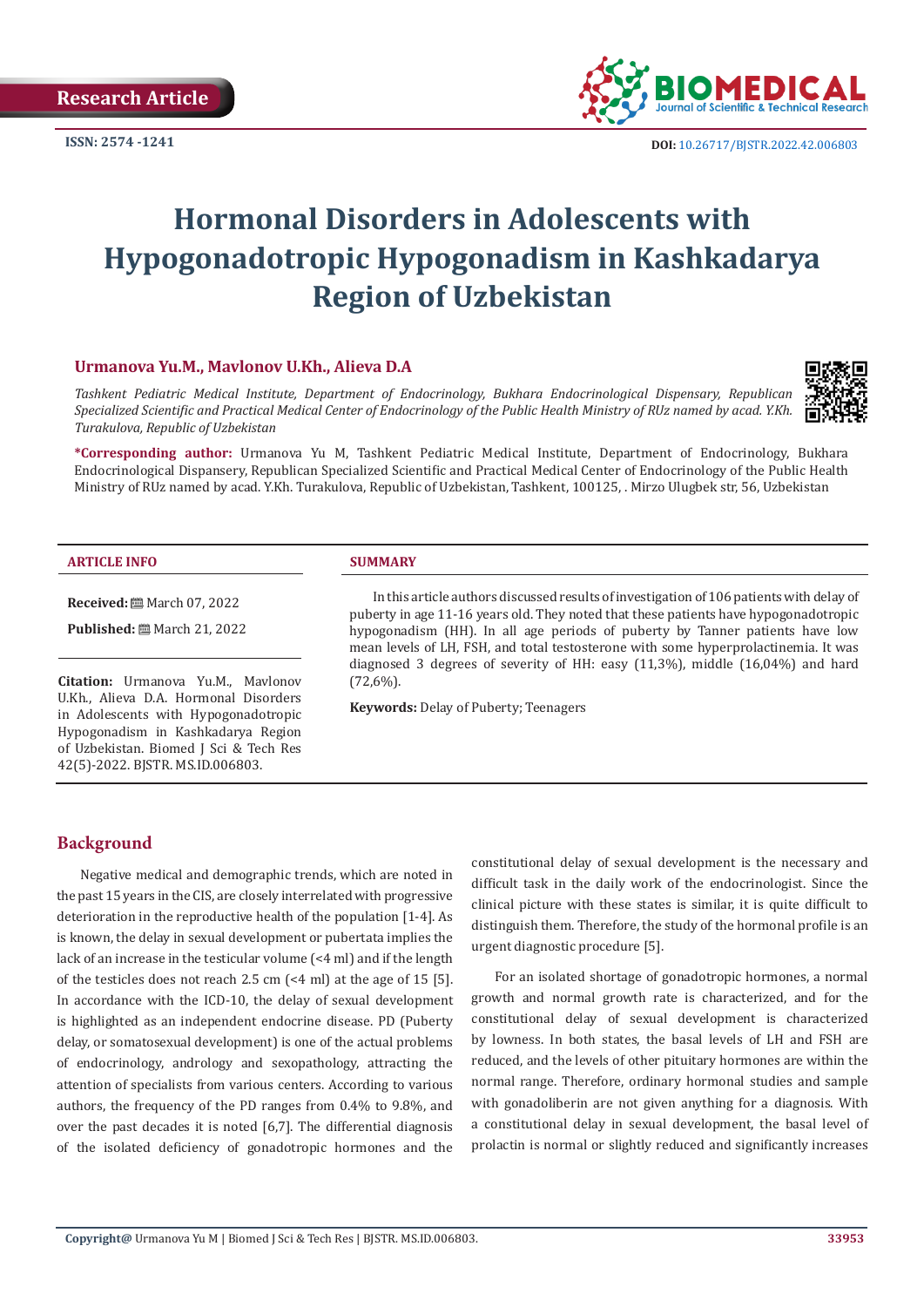after the administration of Tyrolyberin. In the majority of patients with an isolated shortage of gonadotropic hormones, the basal level of prolactin is low and does not increase either slightly increase after stimulation by Tyrolyiberin [8]. Hypogonadism, in contrast to the delay of sexual development, which can be viewed as a border state, is a disease with a serious disorder of the functioning of the entire reproductive system requiring a long (sometimes constant) hormonal therapy.

Often, parents (sometimes children themselves) are addressed to the doctors - pediatricians, therapists, urologists, endocrinologists (sometimes children) with complaints about the lagging in the development of genital organs regarding peers. Some of these patients are sent to the consultation by other specialists. In about 90% of cases, as a result of the survey, it turns out that the delay in sexual development in a child (adolescent, young men) is absent. However, the overwhelming majority of doctors in solving these issues only focus on the subjective perception of the somatic status of the patient and their practical experience. Meanwhile, it is necessary to objectify anamnesis, inspection, the results of a laboratory survey to obtain reliable results regardless of personal experience and the subjective opinion of the doctor. All the above appeared the basis for this study.

# **The Purpose of the Study**

 The purpose of the study is to study hormonal disorders in adolescents (boys)with hypogonadotropic hypogonadism in sexual development stages. Material and research methods. 523 pupils of schools of Nukus and 4 districts had detailed examination of 143 adolescents aged from 11 to 16 years have been examined. From the examined patients, we found 106 (20.3%) adolescents aged 11-16 years, suffering from the delay of pubertate to varying degrees. All 106 patients were performed by a study spectrum, which included the study of endocrine status, generally clinical, biochemical, hormonal (STS, LH, FSH, Prolactin, TSH, testosterone, cortisol, free thyroxine, etc.), in addition, anthropometric studies were performed to all adolescents (target height, centile, growth rate, SDS growth and weight, etc.) based on the international

**Таble 1:** The distribution of patients by age. (5 Tanner Stages).

growth-weight map of Tanner-Weithaus, estimates of the penal development stage on a tanner (using tables and an orchidometer), if necessary - X-ray (radiograph of brush and Turkish saddle , radiography brushes, ultrasound of the thyroid gland and genital organs. The data of control of the appropriate age and gender for hormonal studies were provided by the Hormonal Research Laboratory of the Center of Endocrinology of PHM of RUz. The data obtained was processed using Microsoft Excel and Statistica\_6 computer programs. The differences between the groups were considered statistically significant at Р< 0.05. The average values (m) were calculated, standard deviations of medium (M).

#### **Results**

Table 1 is given the distribution of patients by age. As can be seen from Table 1, most often among the examined patients aged 13.2  $\pm$  0.8 years and 15.5  $\pm$  0.7 years (36.7% and 30.1%) were met. Table 2 shows the average values of various hormones in patients with PD in sexual development stages. Table 2 it follows that in all age-related periods of sexual development, the surveyed patients had hypogonadotropic hypogonadism (HH): a significant decrease in the average levels of LH, FSH, a total testosterone - from (p <0.05) was noted. In this case, the lowest these values were in patients with 2 Puberty stages, that is, aged  $11.7 \pm 1.3$  years (n = 17) on the background of normoprolactinemia. The average levels of prolactin were not reliably elevated in patients 3 and 5 of the stages of the Tanner (P> 0.05). It should be emphasized that the levels of STHs, TSH and free thyroxine, as well as cortisol, were within the norm in all patients ( $N = 106$ ). When comparing the stages of pubertate and hormonal data, it was revealed that as the ages increases, the average values of LH, FSH, a common testosterone, although they remain reliably reduced. Next, we analyzed cases of the lowest values of LH, FSH and the total testosterone, namely, when the LH/ FSH levels ranged from 0.1 to 0.9 IU/L, from - from 1 to 3 nmol / l (severe degree of HH) , cases of average gonadotropin values and from when the levels of LH/FSH were ranging from 1 to 4 IU/L, from - from 3 to 7 nmol / l (average severity of the HH), as well as cases with a slight degree of GG, when levels LH/FSH ranged from 4 and above, from - from 7 nmol/ l and higher (easy severity of HH).

| <b>Puberty Stages on Tanner</b> | Age, years, in the stages of<br><b>Puberty on Tanner</b> | <b>Total</b>             | $n = 106$                |  |
|---------------------------------|----------------------------------------------------------|--------------------------|--------------------------|--|
|                                 | Prepuberty                                               | $\overline{\phantom{a}}$ | $\overline{\phantom{a}}$ |  |
|                                 | $11,7 \pm 1,3$ years                                     | $17(16,0\%)$             | 17                       |  |
| III                             | $13,2 \pm 0,8$ years                                     | 39 (36,7%)               | 39                       |  |
| IV                              | $14,7 \pm 1,1$ years                                     | 18 (16,9%)               | 18                       |  |
|                                 | $15,5 \pm 0.7$ years                                     | $32(30,1\%)$             | 32                       |  |
|                                 | Total: $n = 106$                                         | 106                      | 106                      |  |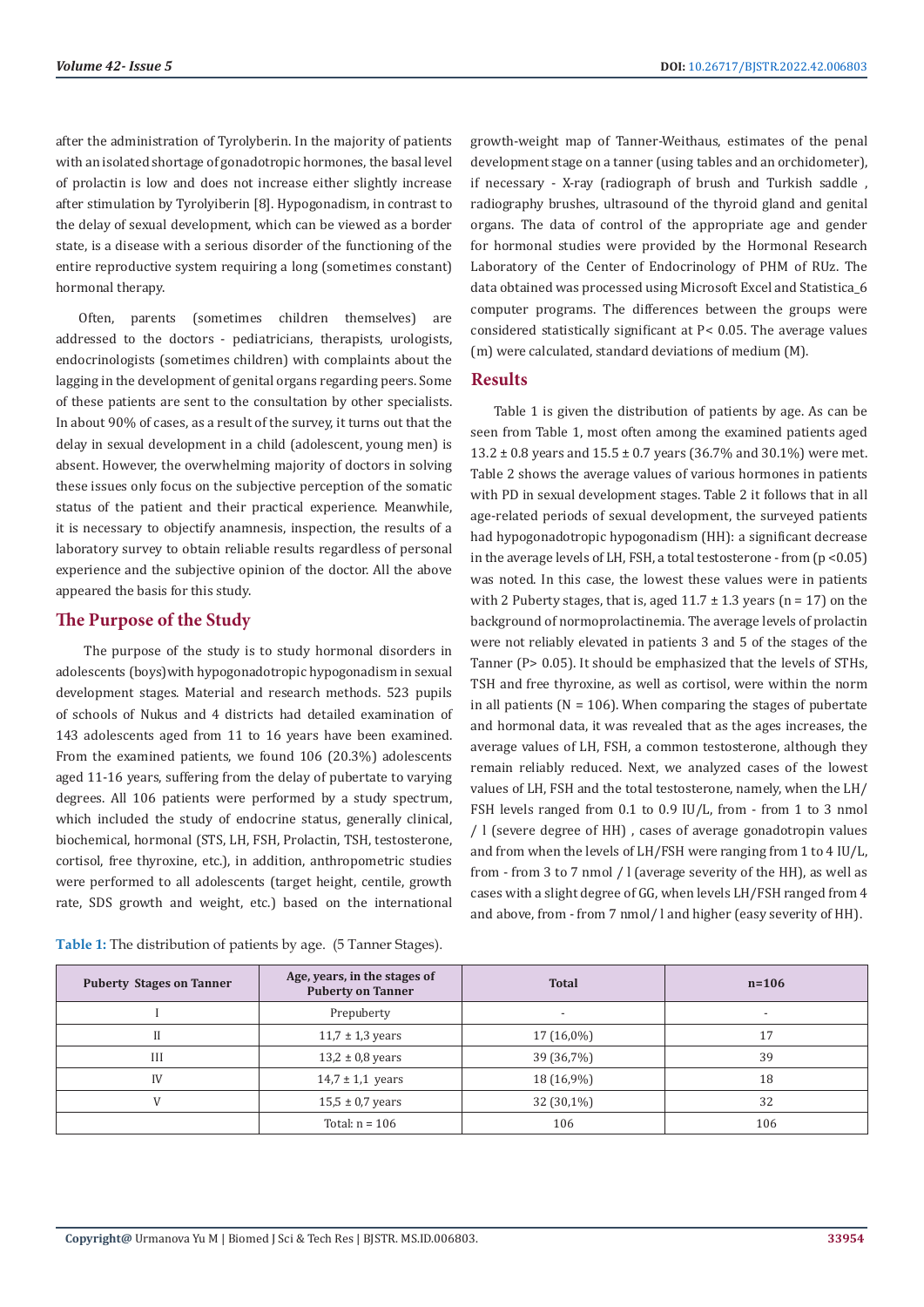| <b>Hormones</b>   | Control                              | $I_n=0$                  | II $n=17$      | III $n=39$     | IV $n=18$      | $V$ n=32        |
|-------------------|--------------------------------------|--------------------------|----------------|----------------|----------------|-----------------|
| <b>STH</b>        | $2,9\pm0,2ng/ml$                     | $\overline{\phantom{a}}$ | $2,3 \pm 0,2$  | $2,4 \pm 0.3$  | $2,5 \pm 0.5$  | $2,6 \pm 0,2$   |
|                   |                                      |                          | P > 0.05       | P > 0.05       | P > 0.05       | P > 0,05        |
|                   | $5,2\pm0,3$ ME/L                     |                          | $1,4 \pm 0,1$  | $2,3 \pm 0,4$  | $2,0 \pm 0,3$  | $2,8 \pm 0.5$   |
| LH                |                                      |                          | P < 0.05       | P < 0.05       | P < 0.05       | P > 0,05        |
|                   | $5,3\pm0,1$ ME/L                     | $\overline{\phantom{a}}$ | $2,0 \pm 0,2$  | $2,9 \pm 0,2$  | $3,0 \pm 0,6$  | $3,4 \pm 0,7$   |
| FSH               |                                      |                          | P < 0.05       | P < 0.05       | P < 0.05       | P < 0.05        |
|                   | $2,5\pm0,2ME/L$                      | $\overline{a}$           | $1,7 \pm 0,4$  | $1,2 \pm 0,3$  | $2,6 \pm 0,2$  | $1,82 \pm 0.2$  |
| <b>TSH</b>        |                                      |                          | P > 0,05       | P > 0,05       | P > 0,05       | P > 0,05        |
|                   | $5,7\pm0,3$ ng/ml                    |                          | $3,3 \pm 0,3$  | $8,2 \pm 0.5$  | $4,9 \pm 0,1$  | $7,4 \pm 0,3$   |
| Prolactin         |                                      |                          | P > 0,05       | P < 0.05       | P > 0,05       | P > 0,05        |
| Testosterone free | $12,6 \pm 1,6 \text{ nmol/l}$        |                          | $4,8 \pm 0,2$  | $5,4 \pm 0,6$  | $7,8 \pm 0.2$  | 8,9,±0,4        |
|                   |                                      |                          | P < 0.05       | P < 0.05       | P < 0.05       | P > 0.5         |
| Cortisol          | Morning 596,5 $\pm$<br>$11,7$ nmol/l |                          | $278 \pm 5,4$  | 348±11,2       | $484 \pm 13.2$ | $289,3 \pm 8,2$ |
|                   |                                      |                          | P > 0,05       | P > 0,05       | P > 0,05       | P > 0,05        |
| Free thyroxine    | $15, 8 \pm 0.9$ nmol/l               |                          | $15,5 \pm 3,7$ | $20,4 \pm 4,2$ | $14,5 \pm 3,2$ | $17,4 \pm 2,2$  |
|                   |                                      |                          | P > 0,05       | P > 0,05       | P > 0,05       | P > 0,05        |
| Total: $n = 106$  |                                      |                          |                |                |                |                 |

**Таble 2:** Average values of hormones in patients according 5 Tanner stages.

**Note:** Р – The accuracy of differences compared to the control group. In the table for comparison, there are vibrations of hormone levels from 11 to 16 years of control group (healthy faces).

Thus, this characteristic allowed us to highlight 3 groups of patients with 3 degrees of gravity HH - moderately, medium and heavy - depending on the mean values of LH, FSH, from. These data are shown in Tables 3-5. Table 3 shows the number of patients with a severe degree of Tanner's stages. The total number of these patients turned out to be -39 (36.7%). As can be seen from the data in Table 3, when analyzing the lowest values of LH, FSH and the total testosterone, namely, when the LH / FSH levels ranged from 0.1 to 0.9 IU / L, from - from 1 to 3 nmol / l (severe degree of HH) The total number of cases was equal to 17 (16.04%). In

this group, the reliability of differences was the highest ( $p$  <0.05). Table 4 shows the number of patients with the average degree of Tanner's stages. The total number of these patients turned out to be 77 (72.6%). When analyzing the cases of moderate severity of the HH, we proceeded from those mean values of gonadotropins and from when the levels of LH/FSH were ranging from 1 to 4 m/ l, from - from 3 to 7 nmol/ l (average severity of the HH). In total, such cases turned out to be 77 (72.6%) and this group was dominant (p  $\leq 0.05$ , as well as p  $> 0.05$ ).

**Таble 3:** The number of patients with a severe degree of HH, depending on the mean values of the LH, FSH and from the patients on 5 Tanner stages.

| <b>Hormones</b>  | Control                       | I $n=0$                  | II $n=17$      | III $n=39$     | IV $n=18$      | $V$ n=32                 |
|------------------|-------------------------------|--------------------------|----------------|----------------|----------------|--------------------------|
| LH               | $5,2\pm0,3$ ME/L              | $\overline{\phantom{a}}$ | $0.2 \pm 0.01$ | $0.9 \pm 0.06$ | $0,1 \pm 0,05$ | $\overline{\phantom{a}}$ |
|                  |                               |                          | P < 0.05       | P < 0.05       | P < 0.05       |                          |
| <b>FSH</b>       | $5,3{\pm}0,1$ ME/L            | $\overline{\phantom{a}}$ | $0.3 \pm 0.04$ | $0.4 \pm 0.07$ | $0.8 \pm 0.06$ | $\overline{\phantom{a}}$ |
|                  |                               |                          | P < 0.05       | P < 0.05       | P < 0.05       |                          |
| <b>FT</b>        | $12,6 \pm 1,6 \text{ nmol/l}$ | $\overline{\phantom{a}}$ | $1.0 \pm 0.02$ | $3.3 \pm 0.01$ | $2,6 \pm 0,08$ | $2,2 \pm 0,06$           |
|                  |                               |                          | P < 0.05       | P < 0.05       | P < 0.05       | P < 0.05                 |
| Total            | 17 (16,04%)                   | 5                        | 7              | 3              | 2              |                          |
| Total: $n = 106$ |                               |                          |                |                |                |                          |

**Note:** FT- Free Testosterone., P is the accuracy of differences compared with control (1).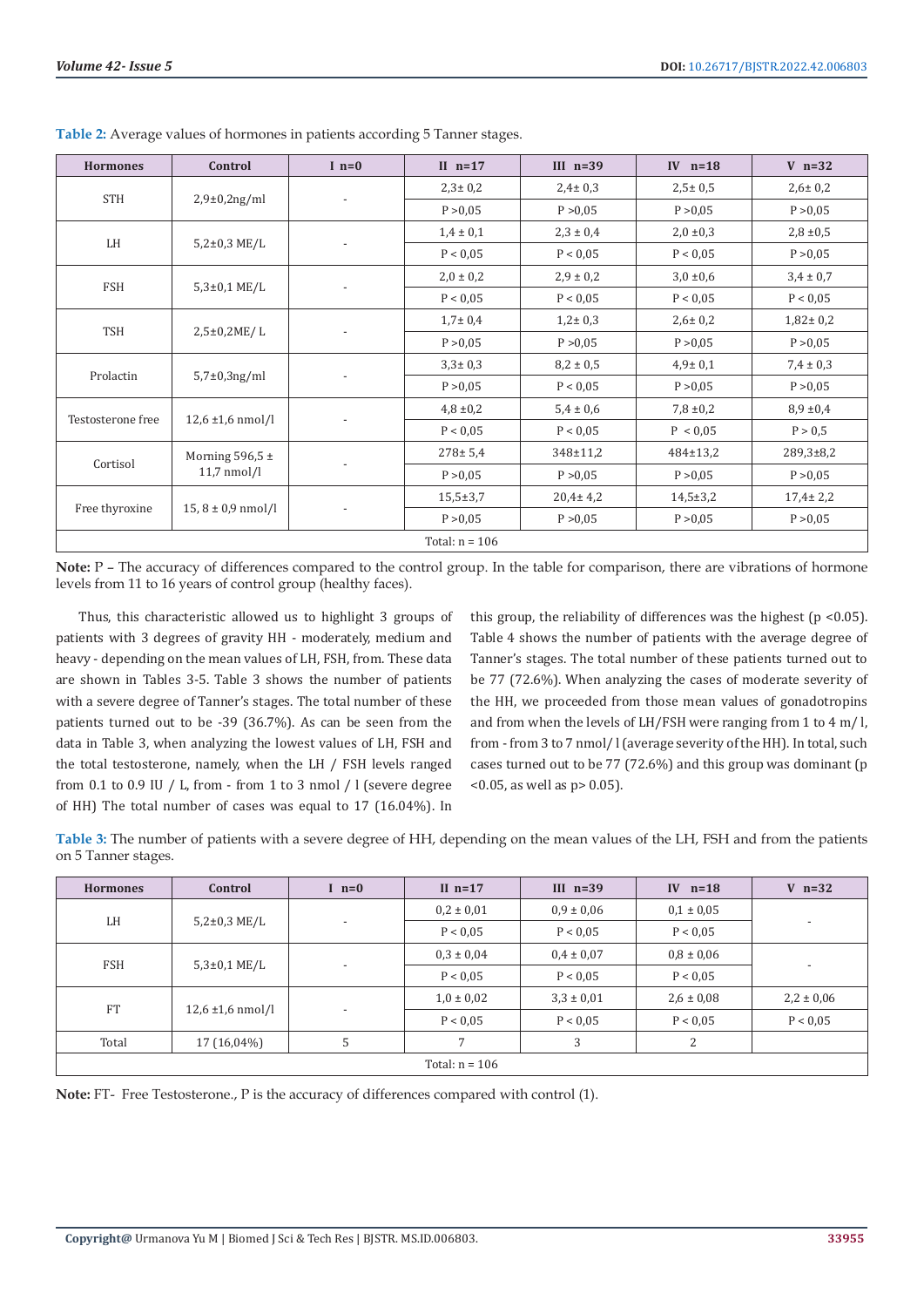| <b>Hormones</b>  | Control                       | $I$ $n=0$                | II $n=17$      | III $n=39$     | IV $n=18$      | $V$ n=32       |
|------------------|-------------------------------|--------------------------|----------------|----------------|----------------|----------------|
| LH               | $5,2\pm0,3$ ME/L              | $\overline{\phantom{a}}$ | $1,2 \pm 0,03$ | $3,9 \pm 0,02$ | $1,1 \pm 0,04$ | $2,4 \pm 0,08$ |
|                  |                               |                          | P < 0.05       | P > 0.5        | P < 0.05       | P < 0.05       |
| <b>FSH</b>       | $5,3{\pm}0,1$ ME/L            | $\overline{\phantom{a}}$ | $3,1 \pm 0,05$ | $2,4 \pm 0,03$ | $2,8 \pm 0,03$ | $2,2 \pm 0,09$ |
|                  |                               |                          | P < 0.05       | P < 0.05       | P < 0.05       | P < 0.05       |
| <b>FT</b>        | $12,6 \pm 1,6 \text{ nmol/l}$ | . .                      | $3.9 \pm 0.07$ | $4.7 \pm 0.03$ | $3.6 \pm 0.04$ | $7,0 \pm 0,03$ |
|                  |                               |                          | P < 0.05       | P < 0.05       | P < 0.05       | P < 0.05       |
| Total            | 77 (72,6%)                    | 12                       | 23             | 12             | 29             |                |
| Total: $n = 106$ |                               |                          |                |                |                |                |

**Таble 4:** The number of patients with the average severity of the HH, depending on the mean values of the LH, FSH and from the patients with 5 Tanner stages).

Note: FT- Free Testosterone., P is the accuracy of differences compared with control (1)

Table 5 is given the number of patients with a slight degree of HH in Tanner Stages. The total number of these patients turned out to be 12 (11.3%). Cases with a light degree of HH, when the LH / FSH levels were fluidated from 4 and above, from - from 7 nmol / l and above (an easy severity of HH) amounted to 12 patients (11.3%). In this group of patients, the reliability of differences

in the content of LH, FSH, from plasma was less reliable, while in the range from p <0.05 to p> 0.05. Thus, the analysis of hormonal results showed that the average severity of the HH (72.6%) was most often observed, while less frequently met (16.04%) and light (11.3%) of its degree. Only 1 (0.9%) of the patient identified hypergronadotropic hypogonadism.

**Таble 5:** The number of patients with a slight degree of HH, depending on the average values of the LH, FSH and from. Patients in 5 Tanner Stages).

| <b>Hormones</b>  | Control                       | $l$ n=0                  | II $n=17$                | III $n=39$    | IV $n=18$     | $V$ n=32      |
|------------------|-------------------------------|--------------------------|--------------------------|---------------|---------------|---------------|
| LH               | $5,2\pm0,3$ ME/L              | $\overline{\phantom{a}}$ | $\overline{\phantom{a}}$ | $4,3 \pm 0,1$ | $4.7 \pm 0.3$ | $4,2 \pm 0,4$ |
|                  |                               |                          |                          | P > 0.5       | P > 0.5       | P > 0,5       |
| FSH              | $5,3{\pm}0,1$ ME/L            | $\overline{\phantom{a}}$ | $\overline{\phantom{a}}$ | $4,1 \pm 0,2$ | $4,8 \pm 0,9$ | $4,2 \pm 0,3$ |
|                  |                               |                          |                          | P > 0.5       | P > 0,5       | P > 0,5       |
| <b>FT</b>        | $12,6 \pm 1,6 \text{ nmol/l}$ | $\overline{\phantom{a}}$ | $7,6 \pm 0.5$            | $7,9 \pm 0,9$ | $9,6 \pm 0,3$ | $7,4 \pm 0.5$ |
|                  |                               |                          | P < 0.5                  | P < 0.05      | P > 0.5       | P < 0,05      |
| total            | $12(11,3\%)$                  | $\overline{\phantom{a}}$ | 3                        | 6             | 3             |               |
| Total: $n = 106$ |                               |                          |                          |               |               |               |

Note: FT- Free Testosterone., P is the accuracy of differences compared with control (1)

# **Conclusion**

**1.** In all age-related periods of sexual development, hypogonadotropic hypogonadism took place in the surveyed patients: a significant decrease in the average levels of LH, FSH, a total testosterone (p <0.05) was noted. Only 1 (0.9%) of the patient identified hypergronadotropic hypogonadism.

**2.** When comparing the stages of pubertate and hormonal data, it was revealed that as the ages increases, the average values of LH, FSH, the total testosterone, although they remain reliably reduced.

**3.** There are 3 severities of hypogonadotropic hypogonadism: light (11.3%), average (16.04%) and heavy (72.6%).

**4.** This category of patients' needs further examination (magnetic resonance imaging of pituitary glands, ultrasound genital organs, etc.) and treatment [5].

# **References**

- 1. Bozted VA, OV Teodorovich (2005) Clinical epidemiology of male infertility. Sat. Materials of the II All-Russian Conference "Male Health", Moscow, p. 39.
- 2. Kiryanov AV, S Yu Kalinchenko (2003) Delay of sexual development in boys. Andrology and Genital Surgery 2: 20-29.
- 3. Ter-Avaneov GV, TA Nazarenko, VI Kulakov (2000) Fertility of men in the XXI century. Andrology and Genital Surgery 1: 32.
- 4. [Edouard T, Tauber M \(2010\) Delayed Puberty. Arch Pediatr 17\(2\): 195-](https://pubmed.ncbi.nlm.nih.gov/19892534/) [200.](https://pubmed.ncbi.nlm.nih.gov/19892534/)